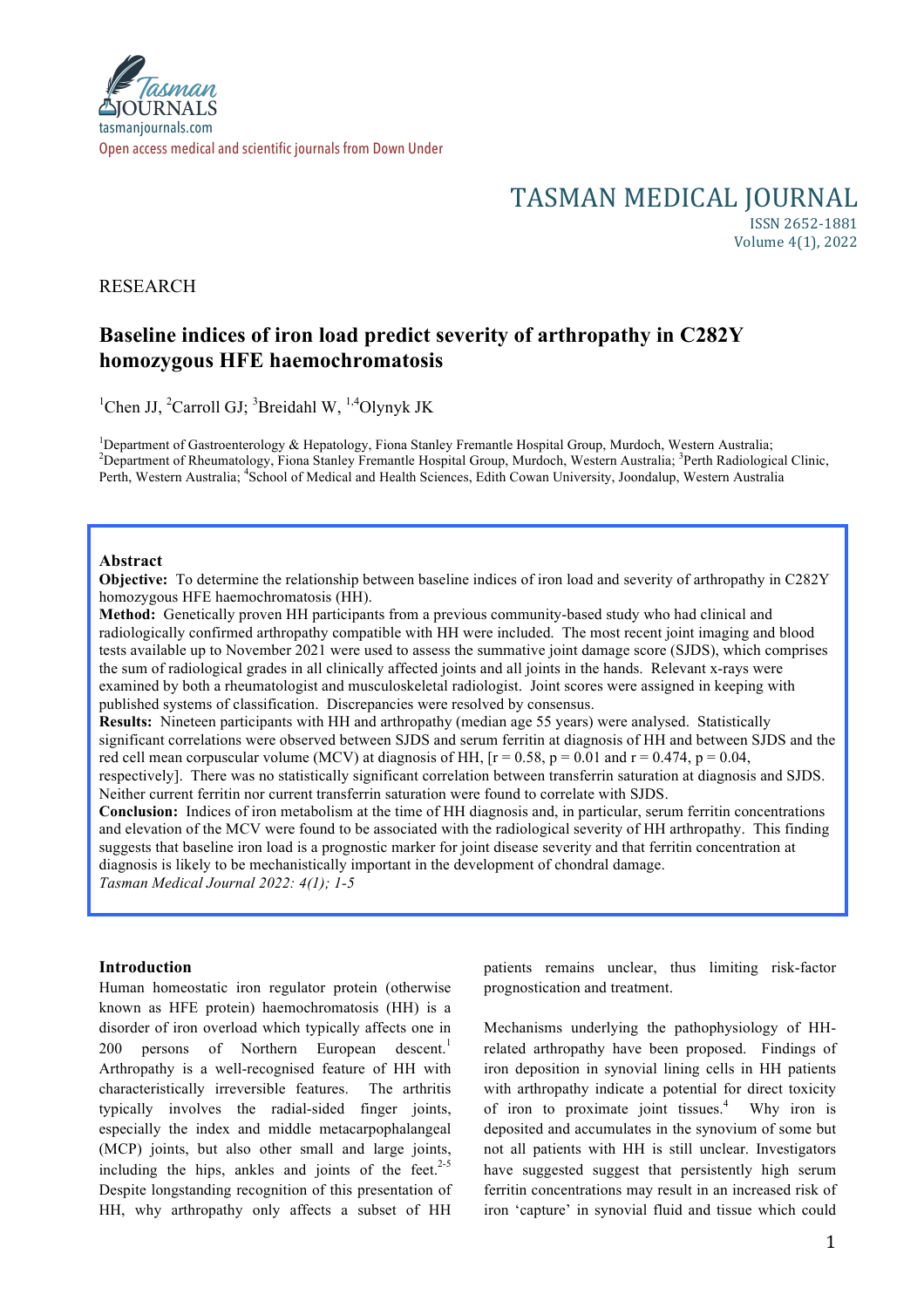drive the propensity to arthropathy.<sup>2</sup> Alternatively, given the difficulty in predicting HH-related arthropathy, even with appropriate iron management, the arthropathy may be related to alternative causal factors not directly related to iron load or high serum ferritin concentrations. Co-existent genetic factors that may promote chondral damage have been proposed as an alternative mechanism. 6

The recent observation that elevated MCV segregates with arthropathy in HH has drawn attention to the relationship between iron load, as reflected by increased MCV values and the development of arthropathy.<sup>7</sup> In this study, we have examined an independent cohort of HH participants in order to examine this observation, and also other measures of baseline iron load, to evaluate the predictive value of these measures in respect of HH joint disease, and to determine the extent and severity of the arthropathy.

This study aimed to examine the relationship between iron parameters at diagnosis and the extent and severity of arthropathy in HH. A single time point crosssectional analysis of joint structure, as determined by plain x-rays of hand and other clinically abnormal joints, was utilised. We hypothesised that the iron burden at diagnosis is a predictor of arthropathy and that arthropathy is independent of phlebotomy therapy or current iron indices.

### **Methods**

Participants were initially recruited through a community-based public notice placed in Western Australian newspapers, which called for participants who had HH to volunteer for a medical cross-sectional study. No specific details or references to arthritis were disclosed. <sup>3</sup> The project was approved by the South Metropolitan Human Research Ethics Committee, Western Australia. Participants were screened and a total of 19 participants with genetically confirmed C282Y HH and compatible arthropathy were included. All participants were reviewed clinically and radiologically to confirm the diagnosis of HH. Those adjudicated to most likely not have HH were excluded. Basic demographic characteristics were recorded. Baseline laboratory investigations were those available at diagnosis or determined at the time of the initial recruitment for the original cross-sectional study. Laboratory investigations, including serum iron studies and MCV at diagnosis, were recorded together with the most recent patient iron studies available at the time of data collection for the current study. These results were censored in November 2021.

Due to the retrospective study design, some of the laboratory investigations were not available. To assess each patient's arthropathy, a comprehensive evaluation was conducted by a consultant rheumatologist and a consultant radiologist with special expertise in musculoskeletal disorders as part of the original crosssectional study. $3$  Both were blinded to the laboratory investigations including iron status, to reduce bias. Arthropathy evaluation included clinical and radiological assessment. Plain x-rays of the hands were available for all participants. In addition, plain x-rays of other (non-hand) clinically abnormal joints were undertaken at the time of recruitment for the initial cohort study.. Grading was undertaken according to the method of Kellgren and Lawrence. The finger metacarpophalangeal, radio-carpal, carpo-ulnar, elbow, shoulder, hip, knee, ankle, subtalar and intertarsal joints were included. All x-rays were read by two investigators (Breidahl and Carroll). A radiographic atlas was employed for reference and assignment of grades.<sup>8</sup> The median interval between diagnosis of haemochromatosis and performance of x-rays was 14.5 years. A final radiological joint severity score was derived by summing the grades for all clinically involved joints in each participant, as defined above. This score was designated the summative joint damage score (SJDS). Apart from in the hands, only those joints in which clinical abnormalities were detected were xrayed. Thus, the score is a composite score reflecting systematic radiographs of the hands and selective radiographs of joints beyond the hands found to be clinically abnormal. The prototype for this x-ray assessment has been described previously.<sup>3</sup> **The** presence of chondrocalcinosis on x-ray assessment was recorded. No participants were found to have radiographic evidence of co-existent inflammatory joint disease and, hence, none required exclusion on this basis.

### **Statistical Analysis**

Descriptive statistics were employed to determine medians and inter-quartile ranges, as well as the mean values and standard deviations, where appropriate. To assess the relationship between the joint severity score and iron status, linear regression analysis using Pearson's correlation coefficient was utilised. To determine statistical relationships between SJDS and CC, t-tests were utilised. Statistical analysis was performed using *Stata* (Version 16, Statacorp). Statistical significance was assigned for  $p<0.05$ .

### **Results**

Participants with genetically confirmed C282Y homozygous HH who had arthropathy and in whom adequate baseline iron studies were available were included in this analysis. A total of 19 participants were identified who fulfilled these criteria, all of whom were Caucasian. The mean age of participants at the time of assessment was  $71.9$  (63 – 85) years (Table 1). The median age at the time of diagnosis of HH was 55 (46 –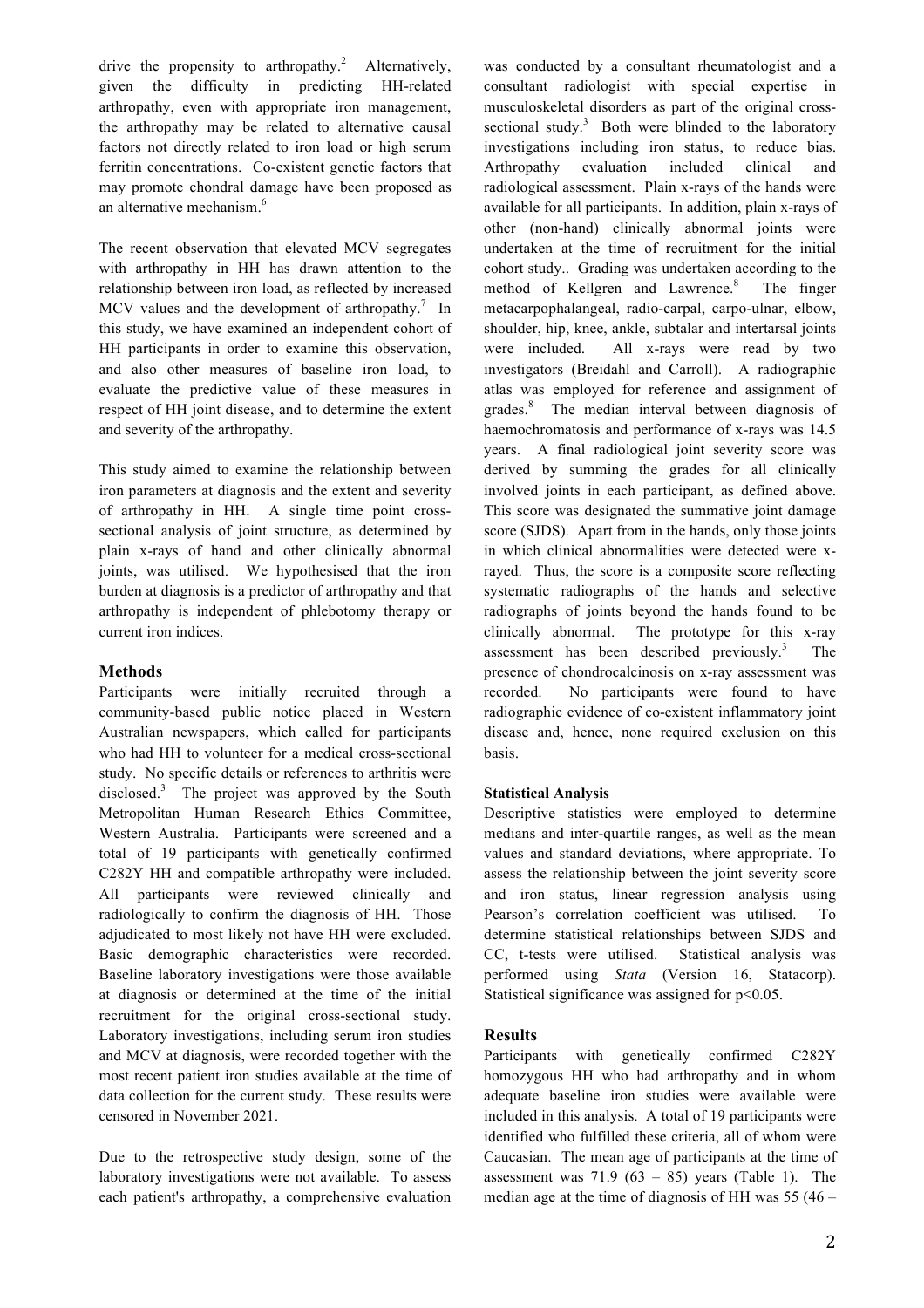59) years. There were five females and 14 males in the study population. The median values for serum ferritin, transferrin saturation and MCV at diagnosis were 1405 (88-5760) µg/L, 84 (7-136) % and 93.50 (86-102) fL, respectively (Table 2). The mean SJDS for all participants at the time of the study was  $12.57 \pm 10.68$ . The median values for the most recent serum ferritin and transferrin saturation were 101 (21 – 790)  $\mu$ g/L and 58 (7-87) %, respectively.

| Baseline characteristics (all patients; $n = 19$ ) |             |  |
|----------------------------------------------------|-------------|--|
| Median age at diagnosis of HH (y [IQR])            | 55 (46-59)  |  |
| Median age at enrolment into study $(y   IQR)$     | $72(63-85)$ |  |
| Males [number $(\%)$ ]                             | 14(74%)     |  |
|                                                    |             |  |

Table 1. Baseline patient characteristics.  $HH = HFE$  haemochromatosis.  $IQR =$  inter-quartile range

Given the relationship between liver injury and HH, liver function tests were also analysed. The median most recent alanine aminotransferase concentration was 20 (10 - 187) IU/L and bilirubin 11 (5 - 33) µmol/L. The mean time from baseline to the most recent available ferritin was 3903 days.

Chondrocalcinosis was detected in 5 of 19 (32%) of participants. SJDS were statistically higher with that condition (23.83  $\pm$  10.38) compared to those without  $(7.38 \pm 6.58)$ , (t (17) = 4.22, p = 0.0005). There were no statistically significant correlations between the presence of chondrocalcinosis and MCV, transferrin saturation or ferritin concentrations.

Regarding biochemical investigations at diagnosis, there was a statistically significant correlation between ferritin at diagnosis and the SJDS (Fig 1A:  $r = 0.587$ , p  $= 0.01$ ). A statistically significant correlation between

MCV at diagnosis and SJDS was also observed (Fig. 1B:  $r = 0.474$ ,  $p = 0.046$ ). No correlation was observed between transferrin saturation at diagnosis and the SJDS  $(r = 0.219, p = 0.397).$ 

When the most recent ferritin and overall declines in ferritin over time were examined, no statistically significant correlation between the most recent ferritin and the SJDS was observed  $(r = -0.307, p = 0.284)$ . This was despite a median decline in ferritin from diagnosis to the most recent ferritin, of  $1855 \pm 1688$ µg/L. A correlation of borderline significance between the difference in ferritin at diagnosis and the most recent ferritin available and the SJDS was identified  $(r = 0.518)$ ,  $p = 0.0574$ . The median interval between diagnosis and the x-rays, upon which we relied for grading joint damage was 14.5 years (1–26 years).

| <b>Laboratory Findings</b>            | Median (range)    | <b>Normal</b><br>values |
|---------------------------------------|-------------------|-------------------------|
| (a) Measurements at diagnosis of HH   |                   |                         |
| Serum ferritin $(\mu g/L)$            | $1405(88 - 5760)$ | $30 - 620$              |
| Serum transferrin saturation $(\% )$  | $84(7 - 136)$     | $23 - 43$               |
| Serum MCV (fL)                        | $93.50(86 - 102)$ | $80 - 100$              |
| (b) Most recent measurements          |                   |                         |
| Serum ferritin $(\mu g/L)$            | $101(21 - 790)$   | $30 - 620$              |
| Serum transferrin saturation $(\% )$  | $59(7 - 87)$      | $23 - 43$               |
| Serum alanine aminotransferase (IU/L) | $20(10 - 187)$    | < 35                    |
| Serum bilirubin (µmol/L)              | $11(5 - 33)$      | ${}_{20}$               |

Table 2. Laboratory findings (a) at diagnosis of HFE haemochromatosis (HH), and (b) the most recent available values.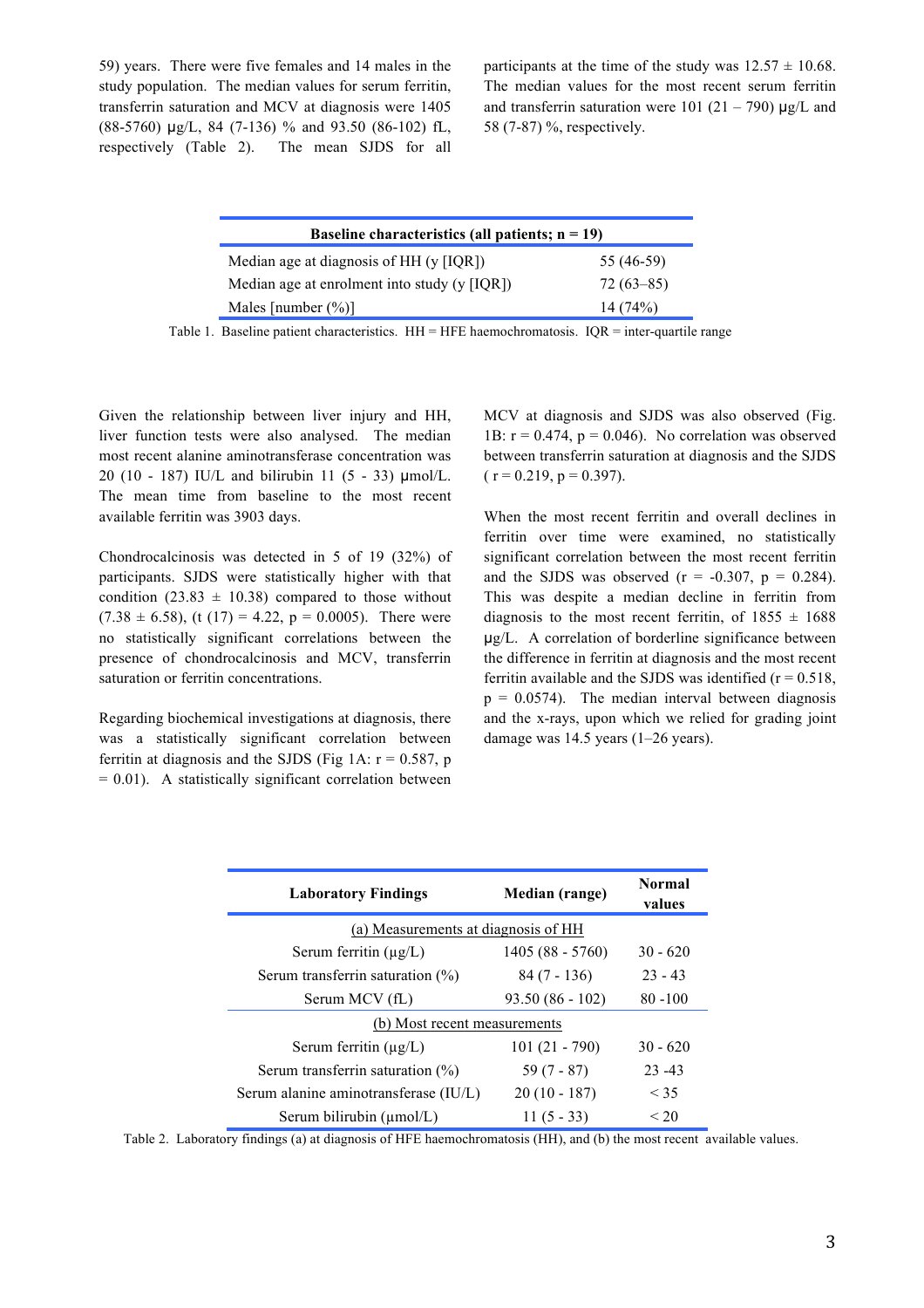

Fig. 1. (A) Serum ferritin at diagnosis against summative joint damage score in 19 patients with HFE haemochromatosis. Line of linear regression;  $r = 0.587$  (P < 0.01). (B) Similarly for serum MCV at diagnosis;  $r = 0.474$ , P = 0.046.

#### **Discussion**

Despite major advances in respect to understanding the genetic basis, molecular biological mechanisms and overall pathophysiology of HH, the exact aetiology and mechanistic factors responsible for arthropathy in HH remain poorly understood. The findings in this study indicate that the serum ferritin concentration and MCV at diagnosis correlated with the severity of arthropathy. In contrast, neither baseline transferrin saturation, the extent of the reduction in serum ferritin over time nor the most recently available ferritin concentration correlated with structural joint damage, implying that the conventional approach to iron removal does not influence the outcome with respect to the severity of the joint disease. These findings are consistent with the long-held view that venesection does not consistently relieve musculoskeletal symptoms or prevent joint damage. Importantly, our finding that serum ferritin at diagnosis predicts the severity of arthropathy suggests that the factors contributing to the development of arthropathy appear to precede the clinical diagnosis. Thus there may be limited scope for effective prevention of joint damage thereafter. It is possible that chondrocytes expressing mutant HFE may be subject to perturbations of matrix macromolecule metabolism in the context of chronic iron overload, and excess iron may accumulate within chondrocytes in the intracellular

matrix. The extent of this intracellular iron overload may be proportional to the length of time before a diagnosis is made and treatment implemented.

Though we noted a high median ferritin reduction from diagnosis to the time the most recent ferritin was determined, on average just over a decade, there was no improvement in the severity of the arthropathy, despite best practice iron depletion. Our observation regarding the association between the MCV at diagnosis and the severity of arthropathy is consistent with Rehman et al observations that MCV may act as a biomarker for the presence of HH and the propensity to develop joint tissue injury. <sup>7</sup> Whilst the mechanisms underlying the association between MCV and HH remain unclear, it is possible that the increased MCV reflects high iron bioavailability for erythroblastogenesis and, as hypothesised above, it may also correlate with high iron concentrations in the cartilage extracellular matrix.<sup>7</sup> Thus, higher ferritin concentrations and higher MCV at diagnosis of HH may be useful predictive markers for the development of arthropathy in HH.

Strengths of this study include the rigorous selection of participants with proven HH and characteristic iron overload, a significant proportion of whom manifested a clinically and radiologically compatible arthropathy. As